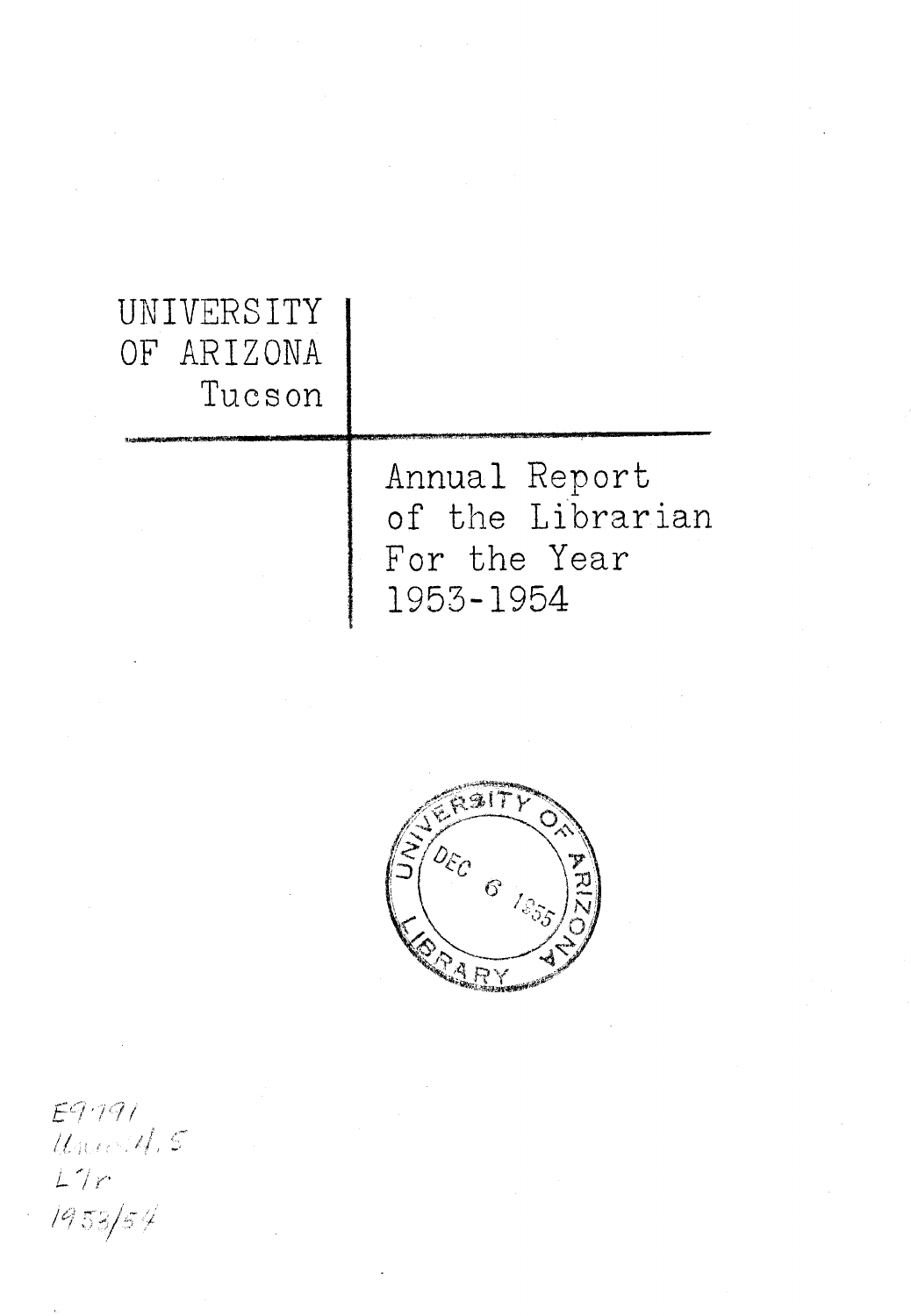## ANNUAL REPORT OF THE LIBRARIAN

For the Year 1953-1954

#### To the President of the University:

This report on the activities of the University Library for the fiscal year 1953-1954 is the forty-first in a series of written annual reports and the second to be submitted by the present Librarian. It records successes along with failures and hopes, and reflects a firm conviction that although the Library cannot yet fully satisfy the book-and-service needs of the university community, the solid and purposeful efforts of staff members during the past twelve months have brought the Library a little closer to its ultimate and still-distant goals.

#### PUBLIC SERVICES OF THE LIBRARY

A library's effectiveness is usually judged by its ability to deliver rapidly a wanted book to the person who needs it, or to produce promptly the answer to a library-user's question. Appraised by these criteria, the year's performance in the Library merits an accolade of the first order. During the year just ended, the Library delivered more books to more readers than in the preceding year, and produced more answers to more questions from inquiring students and faculty members. It secured more books than ever from other libraries for researchers on the campus, and loaned more books to off-campus residents of Arizona. Not all books asked for were delivered promptly and some not at all (for only a fraction of the books published over the centuries have been acquired) and not all questions put to staff members were answered (for patrons sometimes ask questions whose answers elude even the most resourceful librarian) but the Library's performance has been consistently good.

On-Campus Loans. - The flow of printed materials across the flain Loan Desk increased significantly during the year. Eleven thousand more books were loaned at that point than during  $1952-53$  - an increase of a little more than  $10\%$ . A comparable Increase in loans was recorded at the Reserve Book Desk, where the annual circulation rose from  $69,135$  to  $76,378$ ; and in the Humanities Reading Room the number of loans nearly doubled -  $20,508$ , as compared with  $10,573$  the preceding year.

These increases in the recorded use of books put an unusual strain upon the Library's human resources, and made necessary an undesirable retrenchment in its stack maintenance program. Nore significantly, they sharpened attention upon the rapidly approaching years of projected enrollment increases and the attendant needs for enlarged library facilities, enlarged staff, and enlarged book collect ion.

Off-Campus Loans. - Residents of 42 Arizona communities sent a total of 140 requests for book service, and the Library responded by sending out 274 volumes on extension-loan during the year, an increase of 84 volumes over those loaned the preceding year. Nineteen similar loans were made to out-of-state alumni of the University. Borrowing privileges were accorded a number of residents of Tucson and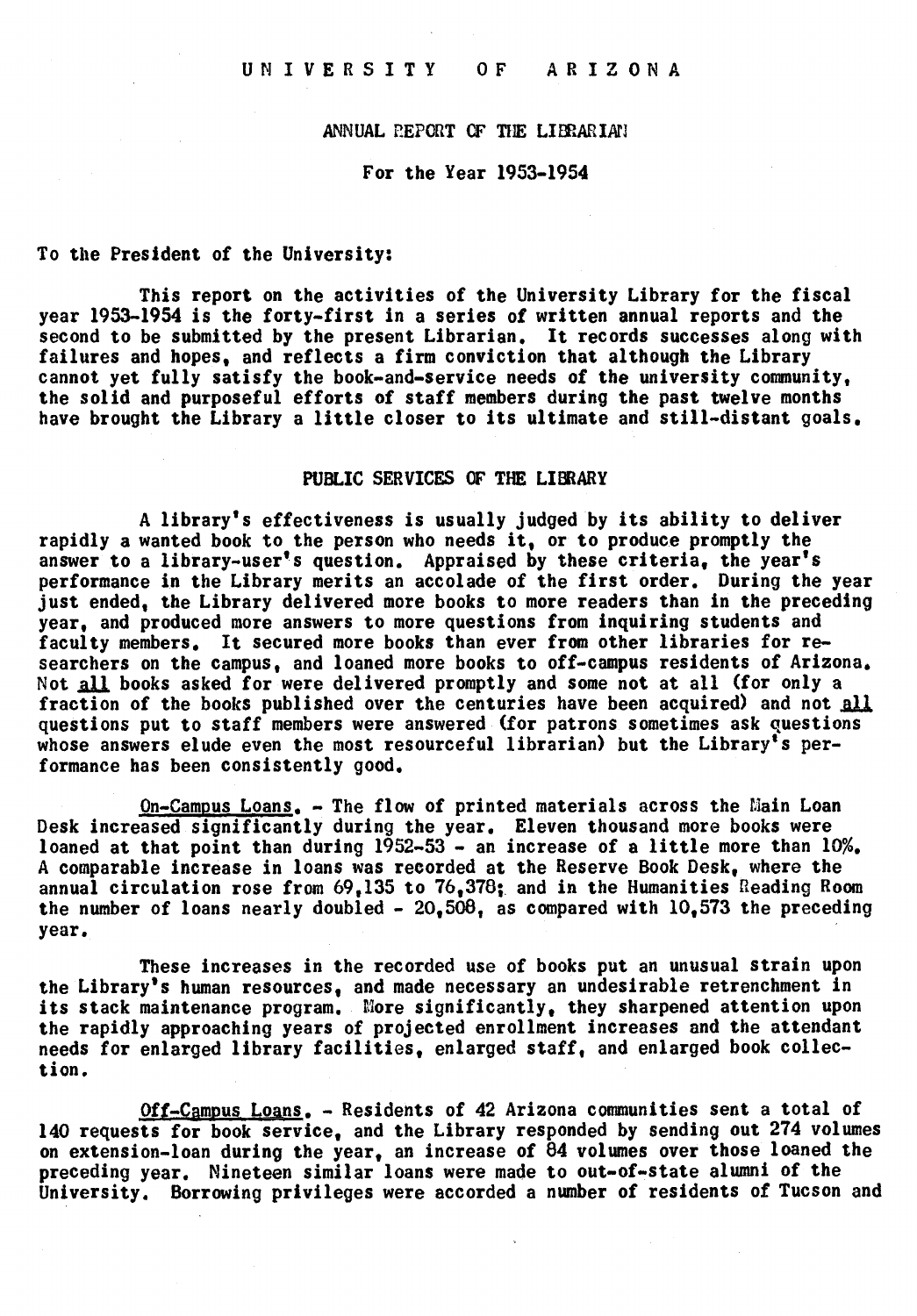visiting specialists whose needs for library materials could not be met elsewhere in the city.

Interlibrary Loans. - The total number of interlibrary loan transactions declined somewhat duríng the year just ended, but the "volumes borrowed" side of the ledger continued its upward trend, rising from 409 volumes in 1952-53 to 433 during the past twelve months. In addition, 21 microfilm copies and 46 photoprints of materials needed for research on the campus were secured in lieu of interlibrary loans, raising to 500 the number of instances when the Library was unable to supply researchers with needed materials,

In last year's report, it was pointed out that this upward spiral in the volume of borrowing from other libraries appeared to indicate that the Library's acquisitions program is not keeping pace with the growing research needs of the University. The experience of the past year confirms that observation, and deepens the Librarian's conviction that the annual appropriation for books and periodicals should progressively and rapidly be increased to about \$75.000.

Reference Services. - Most of the questions put to the Library's reference librarians were answered - or the questioners directed to printed sources in less than five minutes, while others involved more extensive searches requiring ten minutes to an hour or more. Of the 12,422 questions tallied in the Reference Department (and it is certain that many questions went untallied) nearly a thousand fell into the latter, more difficult, category. In addition, reference librarians answered 78 inquiries received by mail, and 955 questIons involving the use of government documents.

A strong reference collection, to which many additions were made during the year, was a vital factor in the department's ability to produce answers, but not nearly so signifìcant as were the knowledge and resourcefulness of the reference librariâns themselves,

A number of bibliographies were compiled in the Reference Department, the most extensive being Mr. Thayer's 73-page index and bibliography on Legislation, Proposed Legislation and Discussion Relating to the Indians of the Southwest, 1928-1942, which is being used by the Bureau of Ethnic Research. In connection with the survey of higher education in Arizona conducted last fall by the Office of Education, the Library prepared a special 53-page supplement to the Faculty Bibliography, covering the years 1951 through 1953,

The project of indexing Arizona news, which the department begàn in January 1953 as a cooperative venture, had its first flowering early this past spring in the publication of the Index to Arizona News in the Arizona Daily Star, 1953. Copies of this key to local and statewide news have been distributed to libraries and other institutions in Arizona and nearby states and has been rightfully hailed as an outstanding achievement. Work on this significant contribution is being kept up-to-date by Mr, Powell and Mrs. Higley, and it is expected that the index will be published annually.

Government Documents, - Despite indications that publishing activities of the federal government might decline, the Library received 7,117 documents during the year, only slightly fewer than were received in 1952-53. The use of documentary materials has continued to grow, and procedures for processinç and Servicing them have been improved. The first steps in a long-anticipated project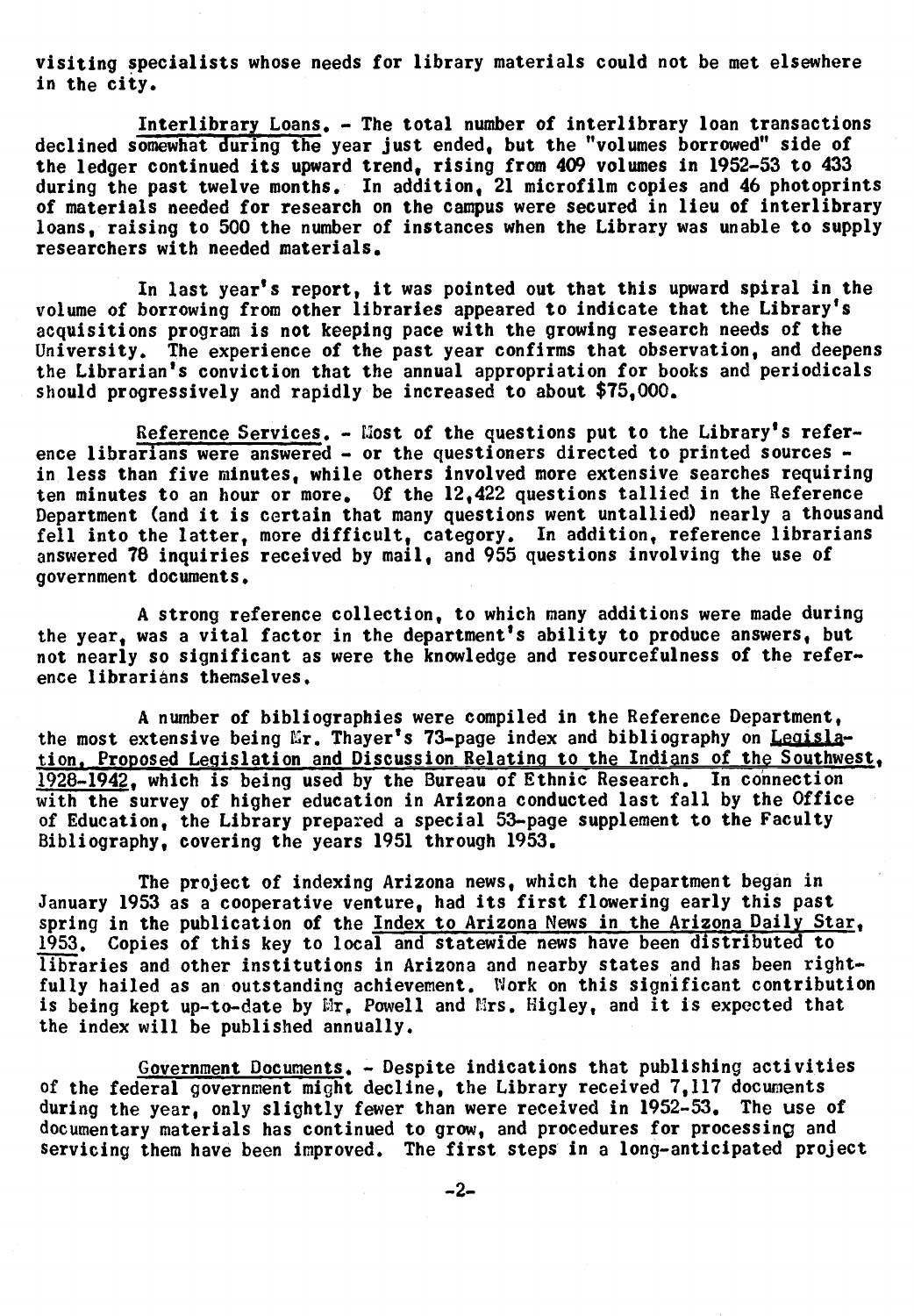of representing document holdings in the Library's public catalog were taken this<br>year with the purchase of L.C. catalog cards for all important government series<br>and for many of the more important separate publications. T cards in the catalog will serve to bring to the attention of students and faculty members an increasingly valuable segment of the Library's resources.

Exhibits. - A highly commendable series of book exhibits was planned and executed by members of the staff, and the renovation of exhibit-cases in the lower lobby provided a vastly improved setting for such displays. Exhibits-of-the-year included Mr. Powell's "The Apache", Miss Ball's "Never Underestimate the Power of included Nr. Powell's "The Apache", Miss Ball's "Never Underestimate the Power of<br>a Woman," Mr. Bennett's "Candidate for Oblivion, 1853 - Candidates for Remembrance, 1953," and two exhibits prepared jointly by Mr. Thayer and Mr, Powell: "Gadsden Furchase" and "Fixing the Boundary." The final display of the year was of a collection of rare books on Falconry, loaned for exhibit by an anonymous local collector.

#### GROWTH AND ORGANIZATION OF LIBRARY RESOURCES

The strength and size of the book collection increased at a normal rate during the year. As the collection passed the quarter-million mark (255,118 cataloged volumes at year's-end) staff members had misgivings about the probable ephemerality of some of the books acquired, but these were greatly outweighed by solid satisfactions in the quality of most selections and by genuine enthusiasm about some of the more significant acquisitions of the year. (See Appendix B.)

Selection and Acquisition. - Fewer volumes were added by purchase or through binding than in 1952-53  $(6.914$  as compared with 6.930) but cost more (\$51,160 as compared with \$46,835). Unit book-costs, which had dropped rather sharply in 1952-53, rose to \$7.40 in the past year - sixteen cents more per volume than had been expended in 1951-52.

The Library added to its collection more volumes received by gift or on exchange than it did in the preceding year, continuing to screen this kind of material with as much care as is taken in selecting volumes for purchase. Of the more than three thousand volumes received in this manner, only two-thirds were sent on for cataloging.

Many gifts were pre-selected: for example, when the Southwestern Forest and Range Experiment Station was disbanded and plans laid for the dispersal of its library throughout the Southwest, Mr. Powell and Miss Paylore selected the nearly one thousand volumes which ultimately were given to the Library. An even more gratifying example of pre-selection is provided by the twenty-two volumes purchased at the Holliday auction by the University of Arizona Library Associates. The bibliographic endeavor which preceded the auction, and to which Mr. George Chambers<br>and Mrs. Dorothy McNamee contributed greatly, was an exciting and rewarding ex-<br>perience for all those staff members who participated, and on

Mr. T. E. Hanley continued to be the Library's chief donor. His collection, which was begun in the middle-thirties, was augmented by 840 volumes this past year, and now numbers 31,258 volumes. The continuing usefulness of this collection is evidenced by the fact that slightly over 30% of all home-use loans during the year were from the Hanley Collection.

The costs of strengthening the Library's files of journals and other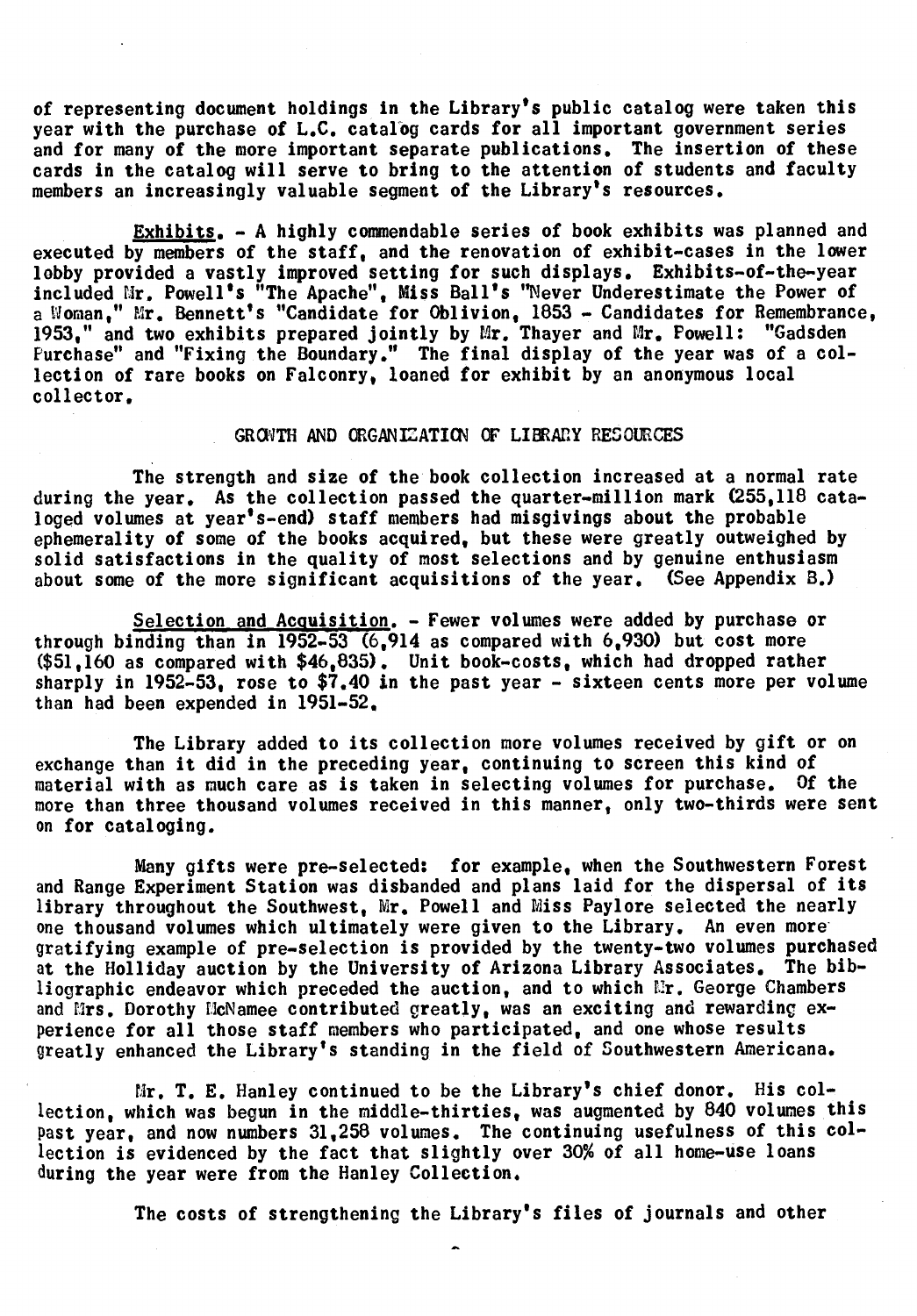serial publications continued their upward spiral. Over \$13,000 was required to maintain the current subscription list, and another \$4,000 was spent in acquiring back files, notably the Anatomical Record, Astronomische Nachrichten, Transactions of the Royal Entomological Society of London, and Zentralblatt fur Mathematik, each of which added strength to an important segment of the collection.

The current subscription list rose to 3,163 at year's-end, with the addition during the year of 112 subscriptions placed at the request of faculty members and 237 titles added through gift or exchange. It is considered inevitable, in the light of the University's expanding research program, that this list will continue to grow significantly.

A beginning was made this year towards the formulation of an overall, comprehensive policy of library acquisitions. The present collection contains elements of strength which bear testimony to the intelligence with which it has been put together over the years; as in most academic libraries, it also contains many materials whose presence contributes little to the instructional and research programs of the University. In an effort, therefore, to set down guidelines which would keep the latter at a minimum and assure even greater strengths in the collection, deans and department heads were asked to prepare statements about the types of library materials, both specifically and in general terms, needed for the support of their academic programs. These statements will be critically examined during the coming months, and an attempt made to coordinate them into a meaningful set of acquisitions policy statements.

An important step was taken also to restore the Library's exchange program to a smooth operational basis. Working cojointly with the Mailing Bureau, the Library scrutinized mailing lists for all university publications, eliminating unwarranted duplications, and sent out checklists to 565 libraries and institutions asking that they signify the bulletin series for which they wish to be retained on the University's mailing lists. Action was taken to provide full series sots for those who wanted them, and to ensure wide future distribution at maximum economy. Agreement was secured from the University Press Committee to lodge in the Library the responsibility for instituting and maintaining exchange relationships whose full implementation would bring a further measure of enrichment to the Library's collection.

Cataloging and Processing. - Books and other forms of record flowed into the Catalog Department at an equitable pace during the year, were classified, descriptively cataloged and assigned subject-headings, lettered and sent on for shelving and use - all with appropriate speed, but with some getting "rush" treatment if special need existed. The system for preventing undue delays in cataloging individual items, instituted last year, has continued to ensure relatively rapid processing of all materials.

The public catalog was augmented by four new cabinets last fall, which should provide adequately for catalog expansion during the next four or five years. The shifting of cards into new trays was accomplished during a single weekend according to well-laid plans, with a minimum of inconvenience to patrons.

The project of examining cards in the discarded official catalog, for the purpose of retaining only those needed for name-authority and series-authority files, neared completion at year's-end. It is contemplated that the other cards shall be sent to Denver, so that holdings of the Library will be represented in the files of the Bibliographical Center for Research, of which the Library became a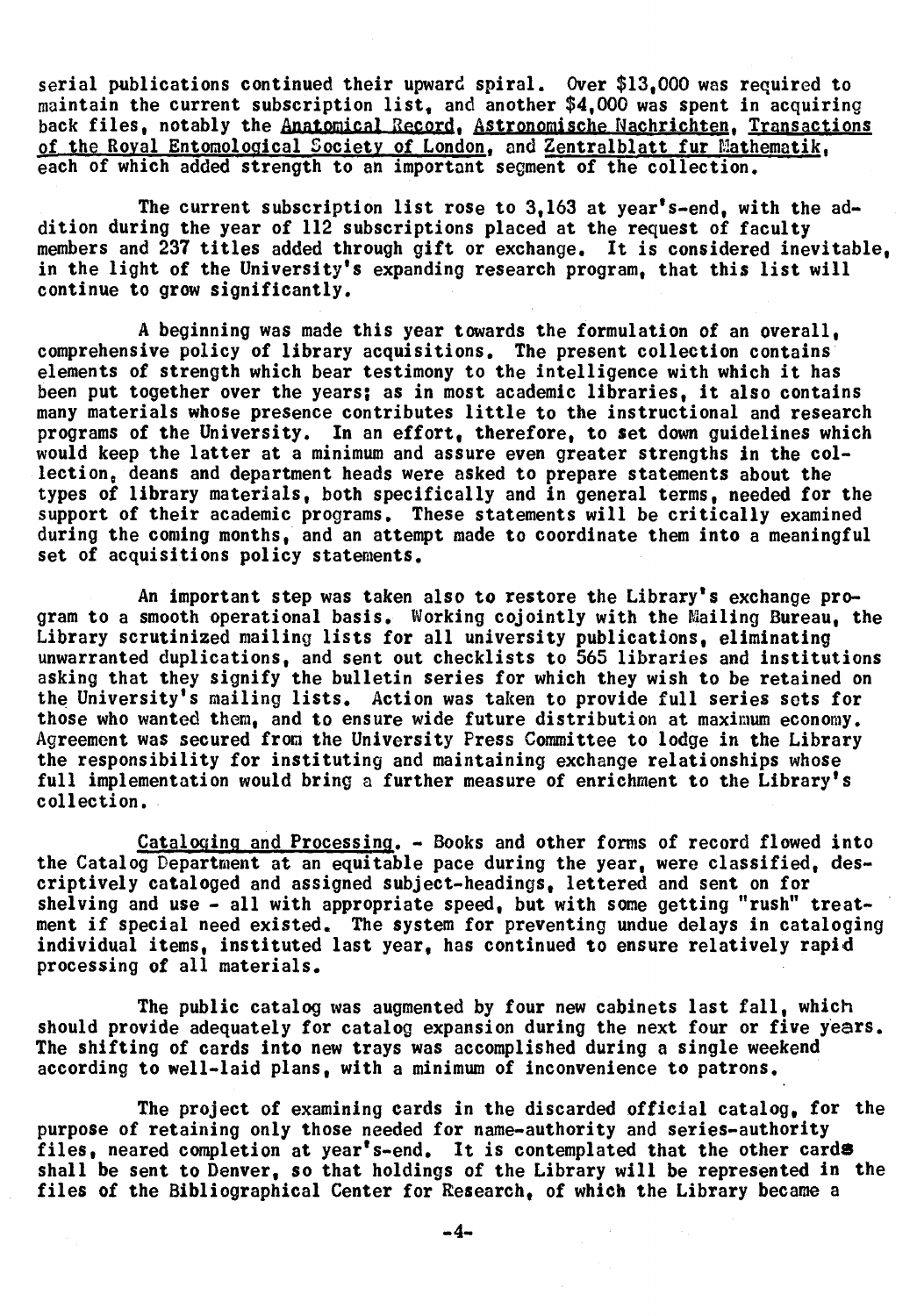## full member during the year just ended.

## STAFF AND ADMINISTRATION

Books and a building are the first two essentials in administering a library program, but they are as nothing without the third essential - a group of people to select, order, receive, organize and circulate books, and even further. to interpret, exploit and promote the use of those books among the library's clientele. In the hard-working staff of the University Library, faculty members and students have at their command a group of professionally competent persons whose demonstrated abilities contribute greatly to campus education and research. The devotion and skill with which individual staff members performed their various chores throughout the year has been a source of deep satisfaction to the Librarian, and almost certainly to all who made use of the Library's resources.

There has been remarkably little turnover in personnel, a situation which is in sharp contrast to that prevailing in many academic libraries. Only one professional librarian resigned this year and, fortunately for the University, a well-qualified replacement was immediately available. There were three resignations in the non-professional staff, but suitable successors were appointed without any lapsing of positions. Stability in the professional staff has been a significant factor in maintaining at a high level the quality of the Library's services to the University community.

Continuing the practice established nearly two years ago, the full staff held monthly meetings throughout the year, at which many issues of interdepartmental concern were discussed, The Council met every two weeks to discuss policy matters with the Librarian, and to aid in the formulation of plans for future development of library service on the campus.

Policies and Procedures. - Policies governing the borrowing of books were further modified in the spring months, and the regulations recodified to provide more adequately for the needs of graduate students and teaching assistants.

In order to implement more fully a recently adopted University policy on campus libraries, a proposal was made late In the year for including the Chemistry-Physics-Pharmacy Reading Room in the organizational structure of the Library. With concurrence of admïnistrative chiefs of the three academic divisions concerned, and with approval of the President, plans were made for assuming full responsibility for the operation of this room as a branch facility during 1954-55.

A significant decision was made this year with respect to the Library's binding program. For a number of years, materials prepared for binding have been sent to a reliable bindery in Des Moines, a procedure which often involved an inordinate length of time, and consequent frustration on the part of students and faculty members needing access to those materials. Beginninç this past spring, it was decided that materials would henceforth be sent to the Arizona Library Binding Company in Phoenix, a firm whose work has been found to be entirely satisfactory. This change in binders ensures that materials will be away from the Library no longer than three weeks, and eliminates a rather considerable budget item for transportation charges.

In the interests of heightening the security of library materials, plans were laid for putting into operation a more systematic identification procedure at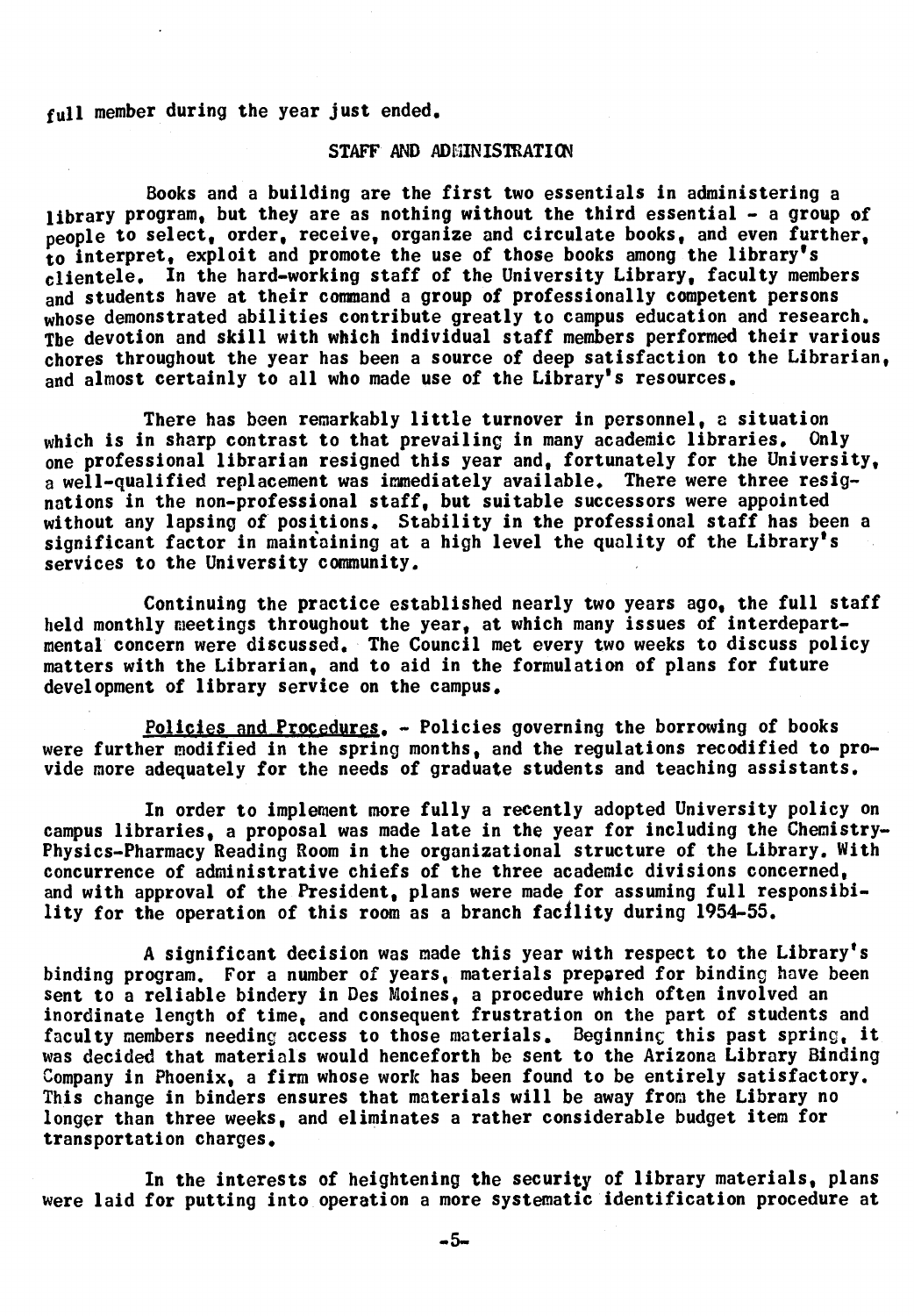the beginning of the fall semester, and a more effective control over access to the stack. Certain measures had been taken during 1952-53 to tighten the Library's security, but the inadvertent and rather spectacular recovery of over three hundred volumes a former student had taken from the stack indicated the need for further  $action.$ 

Relations with the Library's Public. - Publication of the Arizona Book- $_{\tt mark}$  each month continued to evoke a favorable response from the faculty. The selected lists of new books were found highly useful by many, but from the Librarian's point of view, the Bookmark is equally valuable as a forum in which problems affecting both faculty and library staff members can be discussed.

The Library's handbook for students, "Getting Around in Your UniversIty Library," was revised early in the year and was distributed in new format during both semesters. Planned for publication and distribution in September is a similar handbook designed for the use of faculty members and graduate students.

#### **CONCLUSION**

In last year's report, considerable space was devoted to an appraisal of the Library's future, and to the need for planning a service program which would be adequate to the needs of a çrowing university. It is firmly believed that the array of ideas outlined a year ago is still completely valid. As the University moves closer to the day of greatly increased enrollments, expanded curricula, larger faculty and an enlarged physical plant, the growing needs for library service must be taken fully into account in overall planning. Certain alterations in the present library structure can be made as stop-gap measures in the immediate future, but it becomes increasingly apparent that not until a new library building is erected on the campus will it be possible to devise and implement a wholly adequate program of library service for the University of Arizona.

It is a matter of satisfaction, in concluding this report, to record my gratitude for your deep interest in the continuing development of the Library and for your understanding appreciation of the problems which must be solved before that development can reach its full flowering. Grateful acknowledgement is made also to members of the Faculty Library Committee for their helpful advice during the year, and once again to the members of the library staff for sterling performances and for their devotion to ideals of service.

Respectfully submitted,

Fleming Bennett University Librarian

4 August 1954 Tucson, Arizona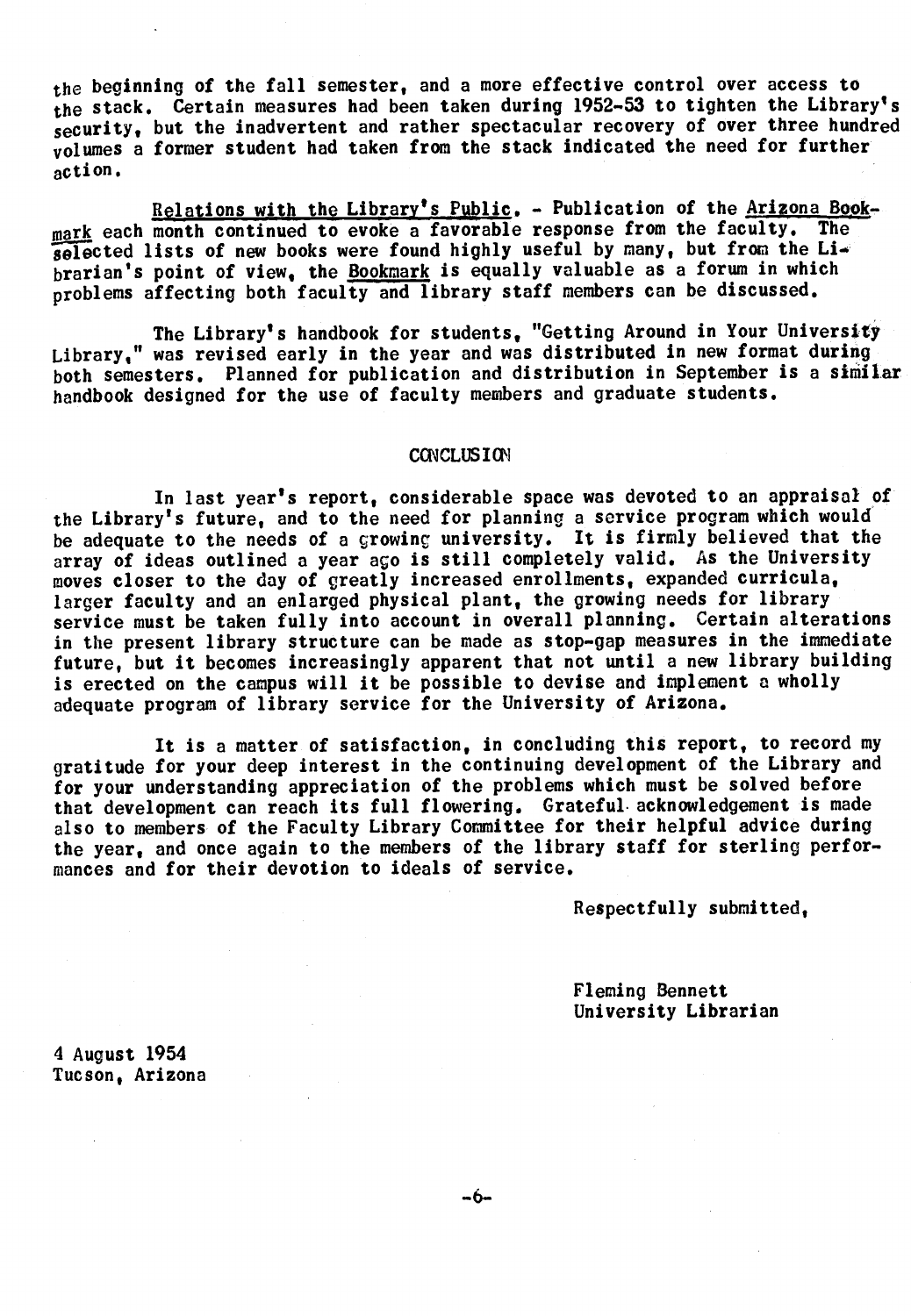## LIBRARY STAFF 30 June 1953

## Fleming Bennett . . . . . . . . . . . . . Librarian Patricia P. Paylore . . . . . . . Assistant Librarian

## ACOUISITIONS DEPARTMENT

Miss Paylore, Head of Department Phyllis Ball, Acquisitions Librarian Virginia II. Cochrane, Serials Assistant

#### CATALOGING DEPARTMENT

norothy F. Siebecker, Head of Department Florence A. Emert, Catalogue Librarian Lloyd M. Bailey, Catalogue Librarian Elinor E. Smith, Catalogue Assistant<br>Mary E. Blakeley, Catalogue Assistant Adah May Obenhaus, Catalogue Clerk

## REFERENCE DEPARTMENT

Donald M. Powell, Head of Department<br>Lutie L. Higley, Reference Librarian John E. Thayer, Jr., Documents Librarian

## CIRCULATION DEPARTMENT

Lois G. Smith, Head of Department Delores Belk, Circulation Librarian Minchen Strang. Circulation Assistant William E. Pitts, Circulation Assistant Martha F. Severyn. Reserve Book Rm. Asst. Frances C. Grow. Humanities Reading Rm. Asst.

Library Secretary . . . . . . . . . Darlene Fulmer Instructor in Library Science . . . . Mary E. Foster

## PROFESSIONAL ACTIVITIES OF STAFF MEMBERS

- Fleming Bennett Member, Folklore Committee, University Coordinating Committee, University of Arizona Fress Committee; Chairman (ex officio), Library Committee. Member of Council, Arizona College Association. Attended Joint Conference, Arizona-New Mexico Library Associations. Attended Annual Conference, American Library Association. Member, Committee on Audio-Visual Work, Association of College and Reference Libraries. Elected Representative of Association of College and Reference Libraries to Council, American Library Association. Pub-<br>lication: "Prompt Payment of Bookdealers' Invoices: An Approach to Standards," College and Research Libraries, October 1954.
- Florence A. Emert Attended Joint Conference, Arizona-New Mexico Library Associations. Elected Secretary. College and Special Libraries Section. Arizona State Library Association.
- Lutie L. Higley Program Chairman, Joint Conference, Arizona-New Mexico Library Association.
- Patricia P. Paylore Member and secretary, Committee of Eleven. President, Arizona State Library Association (in which capacity many visits and speeches were made in the interests of library development throughout the state, and a 400-mile bookmobile demonstration tour in Cochise County made under her supervision). Vice-President and President-Elect, Southwestern Library Association. Member, Editorial Board, SWLA Newsletter. Attended Midwinter Conference, American Library Association, and read a paper at a symposium on "The University Librarian as Bookman and Administrator" (published in College and Research Libraries,<br>July 1954). Contributed "President's Page," Arizona Librarian, July and Cotober 1953. January and April 1954.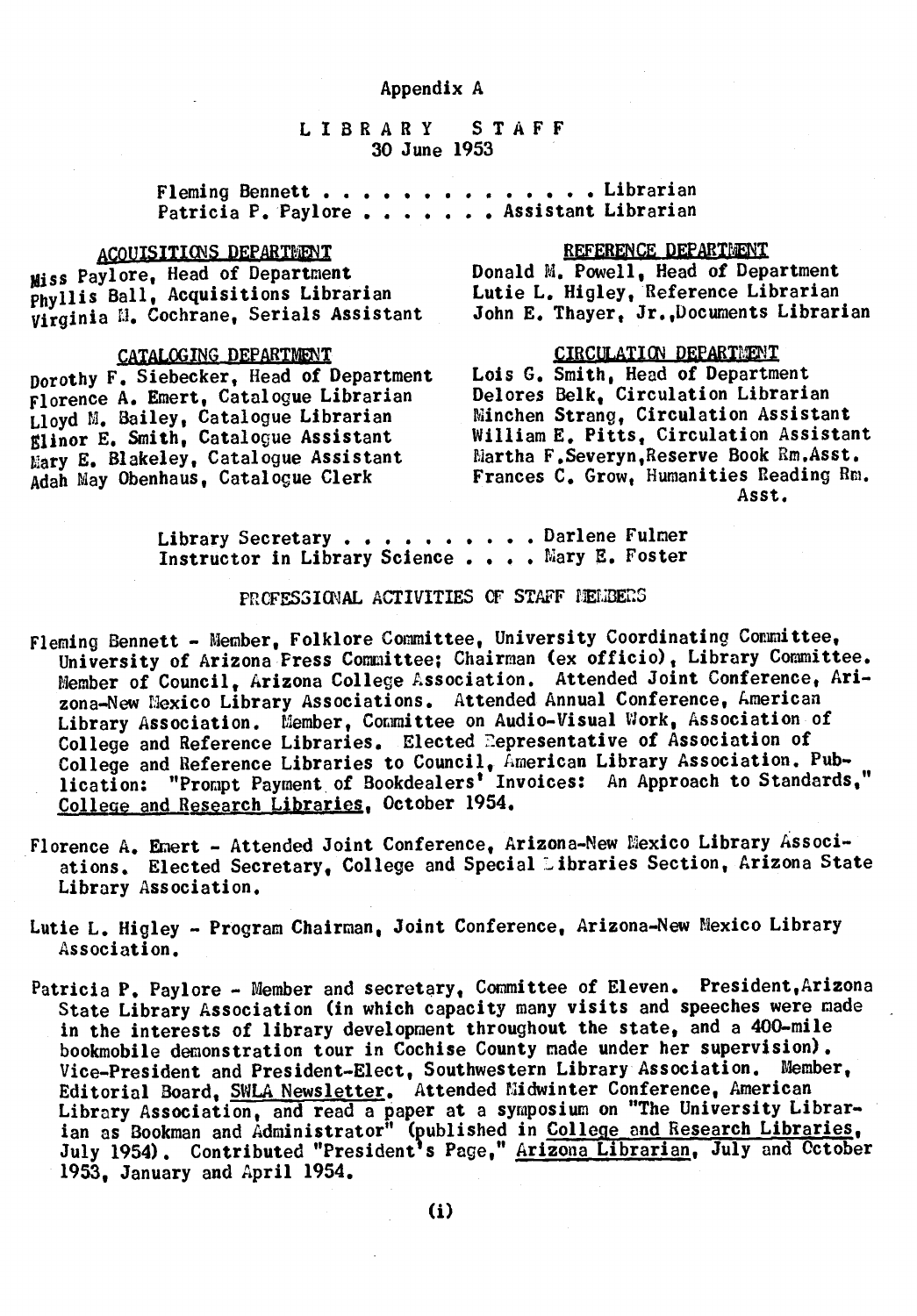- ßonald M. Powell Member, Folklore Committee. State Representative for Arizona and New Mexico, Membership Committee, Association of College and Reference Libraries. Secretary-Treasurer, College and University Section, Southwestern Library Association. Publications: "Current Arizona Bibliography," Arizona Quarterly, Autumn 1953 and Spring 1954. "Arizona Books of 1953." Arizona Librarian, April 1954.
- Dorothy F. Siebecker Representative of Division of Cataloging and Classification on Council, American Library Association. Attended Joint Conference, Arizona-New Mexico Library Associations.
- John E. Thayer, Jr. Chairman, College and Special Libraries Section, Arizona State Library Association. Publications: "Arizona in Documents," Arizona Librarian, April 1954. "Q.E.D.," Arizona Librarian, April 1954.
- \*\*\* In addition to staff members cited above, the joint conference of the Arizona and New Mexico library associations, held in Phoenix in April, was attended by the following: Delores Belk, Mary Blakeley, Virginia Cochrane, Darlene Fulmer, Martha Severyn and Lois G. Smith.

#### FACULTY LIBRARY COMMITTEE

Professor Robert R. Humphrey Professor Victor H. Kelley Professor George h. Kiersch Professor Albert R. Mead Professor Garnet D. Percy Professor N. J. Tremblay Mr. Francis J. Owens Mr. Bennett, Chairman (ex officio)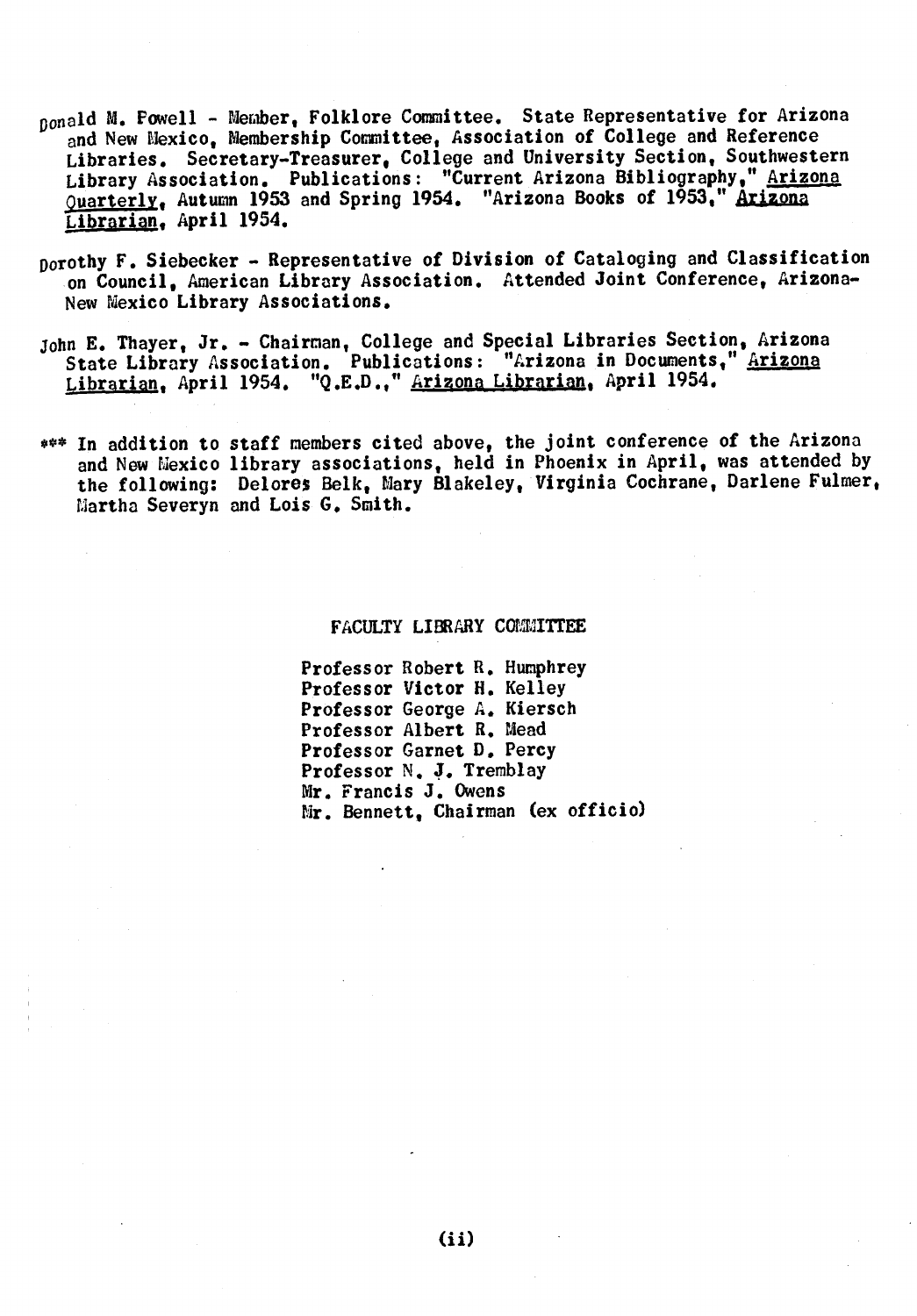## Appendix B

## NOTABLE PURCHASES OF 1953-1954

Anatomical Record, v.1-77. \$910.32 Arizona (Territory) Legislative Assembly, 1st. Journal, 1865. \$30.00 Ashurst, Henry Fountaint Diary, Letters. Microfilm of originals.  $$33.75$ Astronomische Nachrichten, v.1-183, 198-234.  $$1.870.05$ \* Bringas de Llanzaneda y Encinas, Diego Miguel: Sermon que en las solemnes honras celebradas en obseguio de los VV. PP. Predicadores Apostolicos. Madrid: 1819. \$121.00 Bronn, Henrich George: Klassen u. ordnungen ... v.4-5.  $$581.81$ California Historical Society: Quarterly. v.1-14, 21-32. \$185.00 \* Clarke, Asa Bement: Travels in Mexico and California. Boston. 1852. \$220.00 Contet, Frederic: Les vieux hotels de Paris. 22v. \$215.86 Encyclopedie, ou Dictionnaire raisonne des sciences, des arts et des metiers ... par Diderot, etc. 36v., 1781-82. \$106.34. Faraday Society, Transactions, v.2-4, 12-19. \$165.92 Fuller, Thomas: Pharmacopoeia Extemporanea. 1710.  $$30.14$ \* Gray, Andrew B.: Southern Pacific Railroad, Survey of a route for the Southern Pacific Rail Road on the 32nd Parallel. Cincinnati, 1856.  $$187,00$ Growth,  $v.1-18$ .  $$94.25$  $$126.44$ Herbage Abstracts, v.1-10 Holmes Anniversary Volume: Anthropological Essays presented to Wm, Henry Holmes in Honor of his 70th Birthday. Ed. by F. W. Hodge. 1916.<br>Investigaciones Linguisticas, v.1-5, \$70.65 \$27,50 Kurth, B.: Die Deutschen Bildteppeiche des Mittelalters. 3 v. \$90.21 Lewis, Meriwether: History of the Expedition under the Command of Lewis and Clark. Ed. by Elliott Coues.  $4 v. 1893.$  \$50.00 Microfilm Collection of Manuscripts on Middle American Cultural Anthropology. s.1-6 (University of Chicago).  $$127,25$ Pike, Zebulon M.: An Account of Expeditions to the Sources of the Mississippi.  $$66.78$ 1810. Planta,  $v.31-40$ , \$330.60 Poston, Charles D.: History of the Apaches. Manuscript. \$75.00 Rodenwaldt, Ernst (ed.) : World Atlas of Epidemic Diseases. \$56.70 Royal Entomological Society of London, Transactions, 1880-1952.  $$461,40$ \* Salazar Ylarregui, Jose: Datos de los trabajos astronomicos y topograficos. Mexico,  $1850$ .  $$209,00$ Schweizerische Apotheker-Zeitung. v.1-45 \$138.65 \* Sonora Exploring and Mining Company, Reports. 1st-4th (1856-59). \$198.00 Sowerby, James: English Botany. 36v.  $$125.00$ Tryon, George Washington: Manual of Conchology. 2d ser.: Pulmonata. v.1-28.\$424.90 \* Tyler, Daniel: Concise History of the Mormon Battalion in the Mexican Wars. \$38.50 Vidal de la Blache, Paul Marie Joseph (ed.): Geographie Universelle. 23 v. \$99.82 Wytsman, Philogene: Genera insectorum, Oiptera, Hemiptera, Trichoptera. Hymenoptera). \$309.75 Zentralblatt f. Mathematik. v.1-22 \$441.96 Zola, Emile: Oeuvres Completes. Notes et commentaires de Maurice Le Blond. Texte de l'edition Eugene Fasquelle. 50v. \$113.15

\* Purchased at auction of W. J. Holliday Collection of Western Americana.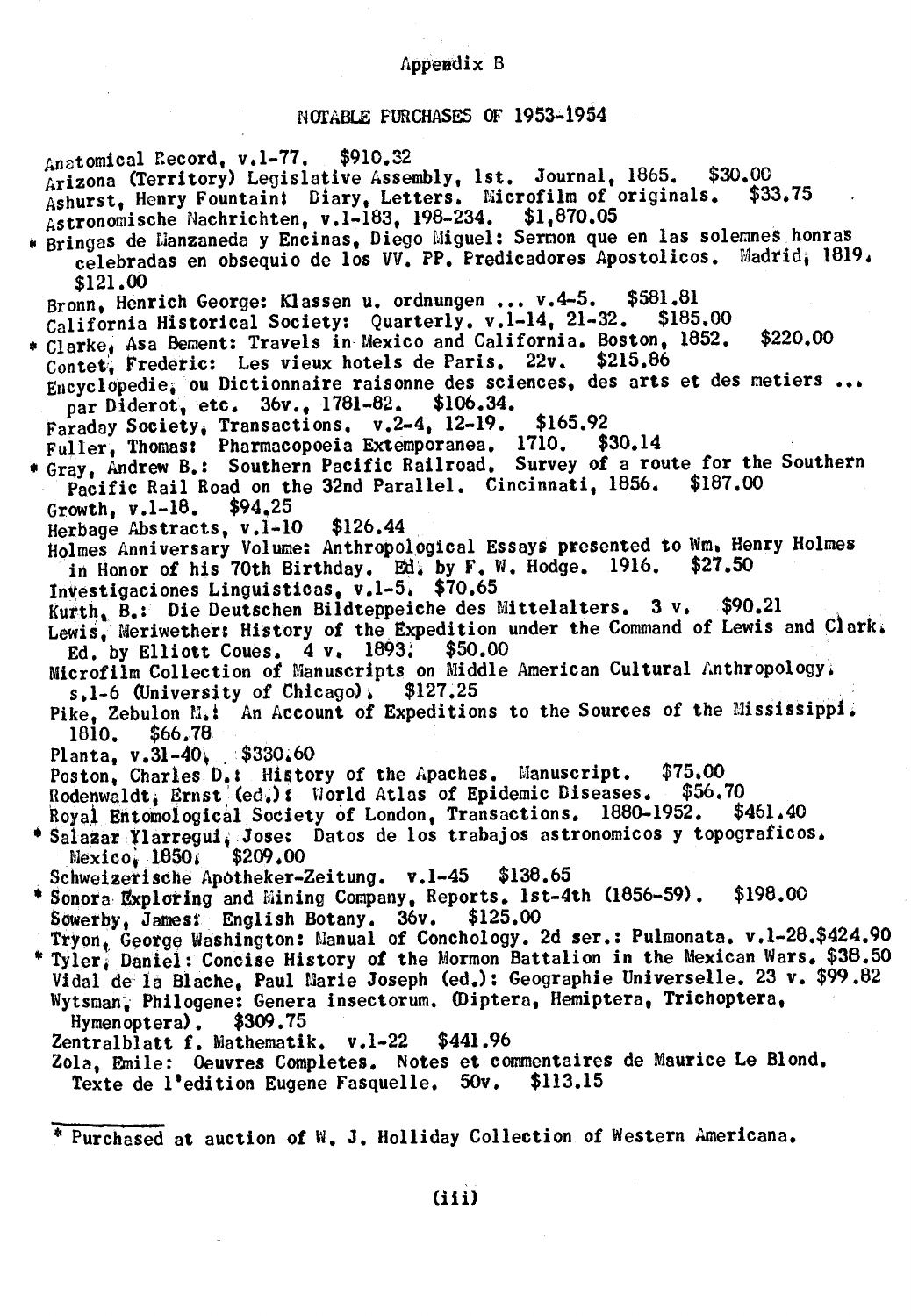## Appendix C

## STATISTICAL PRESENTATIONS

## **SUDGET AND EXPENDITURES1** 1953-54

| Budget Category                                                     | Original<br>Budget                | Final<br>Budget                                                | Actual<br>Expenditure             |
|---------------------------------------------------------------------|-----------------------------------|----------------------------------------------------------------|-----------------------------------|
| Wages                                                               | 16,000,00<br>Ş.                   | $$18,115.00^2 $18,114.78$                                      |                                   |
| 0 f f i c e<br>Expense                                              | 1,650.00                          | 1,650,00                                                       | 1,975.62                          |
| Operation<br>Freight and Express<br>Operational Supplies<br>Binding | 1,200,00<br>1,350,00<br>10,450.00 | 1,200,00<br>1,350.00<br>10,450.00                              | 874.01<br>1,588.43<br>8,949.81    |
| Travel                                                              | 000.00                            | 210.003                                                        | 201.40                            |
| Repairs                                                             | 400,00                            | 400.00                                                         | 359.13                            |
| Capital<br>Books and Periodicals<br>L.C. Catalog Cards<br>Equipment | 39,500.00<br>1,500.00<br>9,000.00 | 39,830,004<br>$1,500.00$ <sub>r</sub><br>8,075,00 <sup>5</sup> | 42,210.14<br>1,000.00<br>7,506.31 |
| Total, Exclusive of Salaries.                                       | 81,050.00<br>\$.                  | \$82,780.00                                                    | \$82,779.63                       |
| Salaries.                                                           | 66,500.00                         | 66,500.00                                                      | 66,386.786                        |
| TCTAL, Including Salaries                                           | \$147,550.00                      | \$149,280,00                                                   | \$149,166.41                      |

<sup>1</sup>Figures do not include Law Library

2Includes \$1,400 transferred from unappropriated University funds and \$715 transferred from Capital (Equipment)

3<br>Transferred from Capital (Equipment)<br>direction Capital (Equipment)<br>direction of the statement of the section of the sector<br>of the shown on final statement from Business Office; \$113.22 less than Library's<br>direction conce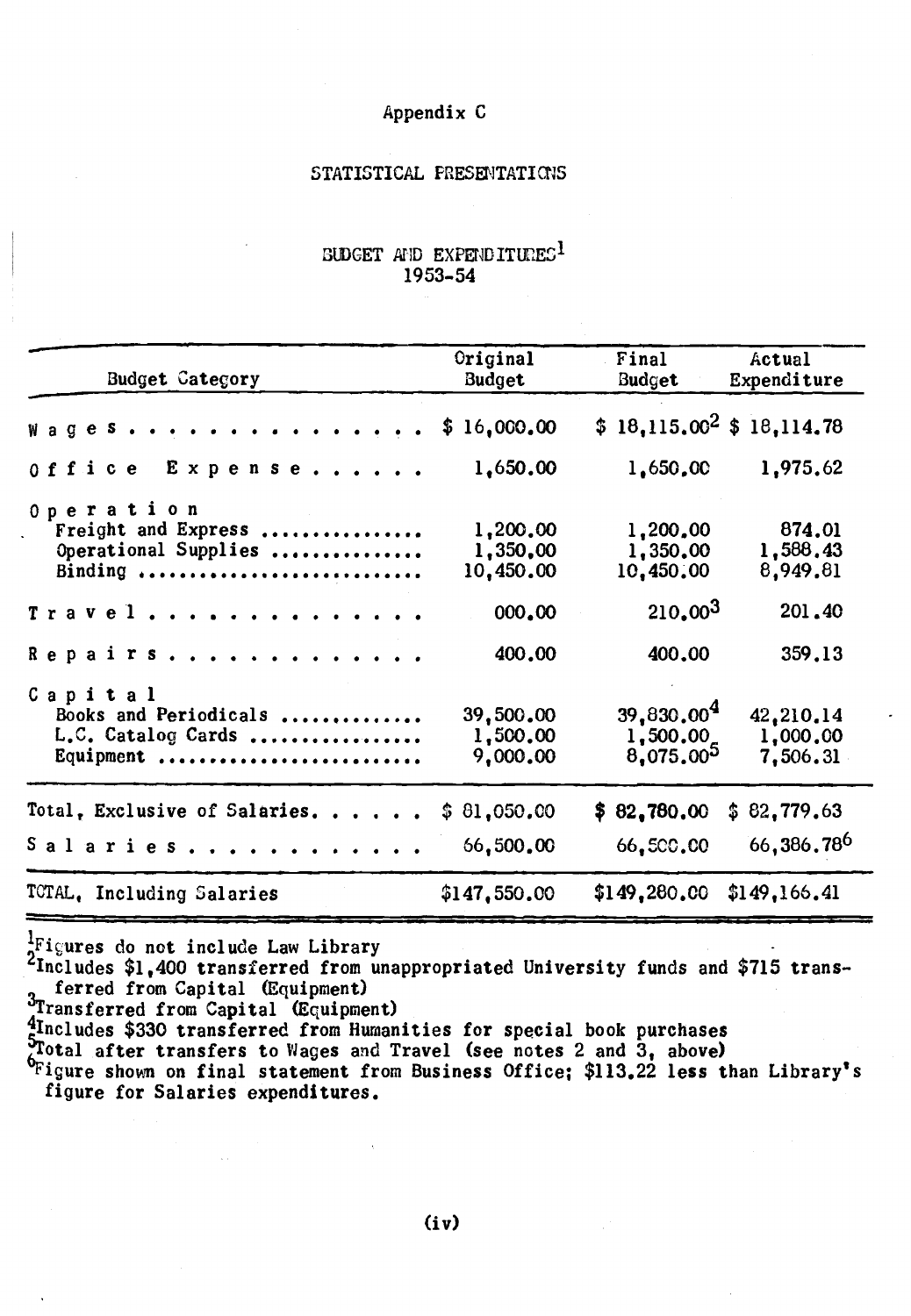## GROWTH OF LIBRARY RESOURCES (Comparative Summary Table)

|                                                                                                                                                                                   | 1952-53                                     | 1953-54                                      |
|-----------------------------------------------------------------------------------------------------------------------------------------------------------------------------------|---------------------------------------------|----------------------------------------------|
| NUMBER OF ITEMS AT BEGINNING OF YEAR                                                                                                                                              | 237,974                                     | 246,758                                      |
| <b>Furchased Items:</b><br>General Library<br>Law Library<br>Reels of Microfilm<br>Gift or Exchange Items<br>Volumes Added Through Binding<br>Volumes Added Through Reinstatement | 5,590<br>452<br>333<br>1,854<br>1,508<br>27 | 4,447<br>- 92<br>143<br>2,065<br>2,232<br>53 |
| Total Items Added                                                                                                                                                                 | 9,764                                       | 9,032                                        |
| Volumes Withdrawn                                                                                                                                                                 | 980                                         | 672                                          |
| Net Total Items Added                                                                                                                                                             | 8,784                                       | 8,360                                        |
| NUMBER OF ITEMS AT END OF YEAR                                                                                                                                                    | 246,758                                     | 255,118*                                     |

\*Does not include approximately 189,500 uncataloged government documents.

## COMPARATIVE STATISTICS CF USE

| Type of Loan                                                                                                   | 1952–53                                  | 1953-54                                  |
|----------------------------------------------------------------------------------------------------------------|------------------------------------------|------------------------------------------|
| Home Use<br>Student Loans<br>Faculty Loans,<br>(Total Home-use Loans)                                          | 44,738<br>9,130<br>(53, 868)             | 50,206<br>9,134<br>(59, 340)             |
| Building Use<br>Main Loan Desk<br>Reserve Book Room.<br>Humanities Reading Room.<br>(Total Building-use Loans) | 56,411<br>69,135<br>10,573<br>(136, 119) | 62,175<br>76,378<br>20,508<br>(159, 061) |
| TOTAL NUMBER OF LOANS                                                                                          | 189,987                                  | 218,401                                  |

 $\sim 10^7$